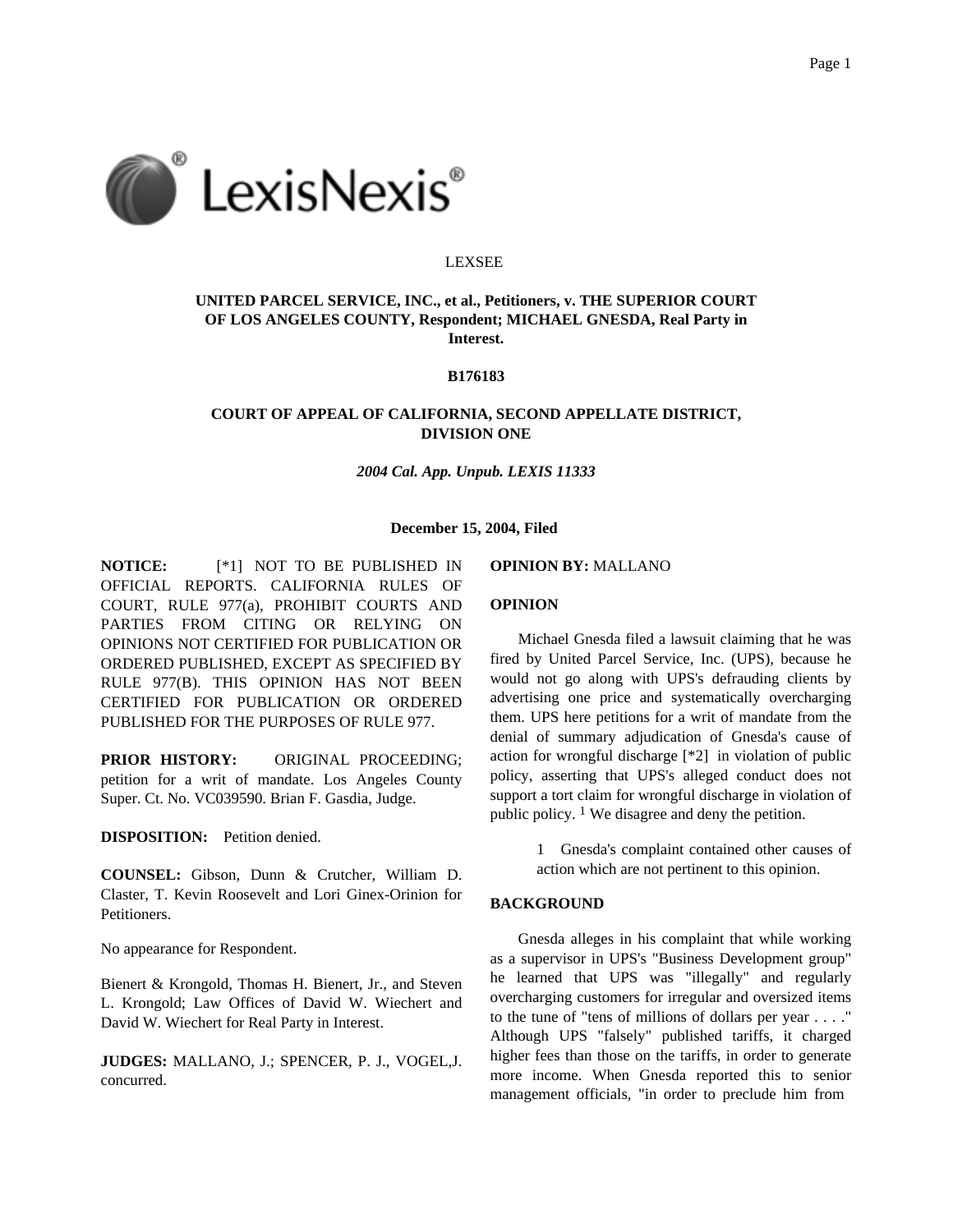working with customers to ensure they were not improperly billed, [he] was transferred from 'Business Development' to 'Operations,'" where they gave him "punitive job assignments" to induce him to quit his job. When he did not [\*3] quit, UPS fired him on a pretext.

As stated in UPS's petition, "For the purposes of the [summary adjudication] motion, UPS assumed the truth of all of [Gnesda's] allegations and the motion presented a pure issue of law." That issue is whether UPS's alleged conduct supports a tort claim for wrongful discharge in violation of public policy. Accordingly, we assume Gnesda's allegations are truthful.

## **DISCUSSION**

In support of his tort claim for wrongful discharge, Gnesda points to several statutory provisions that he claims UPS has violated, including *Business & Professions Code section 17200 et seq.* (unfair competition) and *Penal Code section 532* (false pretenses).  $2$  He contends these violations are of public policy that supports his tort claim for wrongful discharge.

> 2 Although Gnesda also cites other statutes and, in passing, briefly mentions published tariffs (". . . UPS cannot charge rates that differ from published tariffs (*49 U.S.C. § 14101 (b)(1)*)") as supporting his tort claim for wrongful discharge, the main thrust of his claim is that he was discharged because he challenged UPS's "Fraudulent Billing Practices." Because we agree with this claim, we need not, and do not, discuss the other cited statutes and the tariffs as a basis for establishing a violation of public policy.

[\*4] We agree with Gnesda for the reasons set forth in *Haney v. Aramark Uniform Services, Inc. (2004) 121 Cal.App.4th 623*. In that case, Haney was a route sales representative for Aramark, which was in the business of renting towels, mats, uniforms and garments. He alleged that he was fired for reporting fraudulent billing practices to Aramark's management. In concluding that "the public policy of discouraging fraud constitutes a fundamental public policy of California and is sufficient to support [Haney's] wrongful discharge claim" (*id. at p. 629*), the court explained as follows:

"Haney has alleged that he was terminated because he objected to Aramark's practice of overcharging and misleading customers, and he refused to follow

Aramark's practice of defrauding them. Haney further alleged that his termination was in violation of public policy, and he supported that allegation with references to *Civil Code sections 1572*, *1709* and *1710*, as well as *Penal Code sections 484*[ 3 ] and 536. In his appellant's reply brief, Haney also asserts that Aramark's practice of [\*5] defrauding its customers constitutes an unfair business practice under *Business and Professions Code section 17200*.[4 ] Furthermore, in response to Aramark's contention that the activity complained of by Haney is, at most, a simple breach of contract, Haney contends that Aramark instructed route sales representatives to charge customers for one-way items they did not require or receive and not to inform the customers of this practice.

> 3 "'(a) Every person . . . who shall knowingly and designedly, by any false or fraudulent representation or pretense, defraud any other person of money . . . is guilty of theft.' (*Pen. Code, § 484*.)"

> 4 "'As used in this chapter, unfair competition shall mean and include any unlawful, unfair or fraudulent business act or practice and unfair, deceptive, untrue or misleading advertising and any act prohibited by Chapter 1 (commencing with *Section 17500*) of Part 3 of Division 7 of the Business and Professions Code.' (*Bus. & Prof. Code, § 17200*.) Any person who violates the chapter addressing unfair trade practices is guilty of a misdemeanor. (*Bus. & Prof. Code, § 17100*.)"

[\*6] "The California Supreme Court has recognized common law protection from certain types of retaliatory discharge. (See *Gantt v. Sentry Insurance (1992) 1 Cal.4th 1083, 1097* [] [retaliation for testifying truthfully regarding a coworker's sexual harassment claim] [overruled on another point in *Green v. Ralee Engineering Co.* (1998) 19 Call.4th 66, 80, fn. 6]; *Tameny v. Atlantic Richfield Co. (1980) 27 Cal.3d 167, 178, 164 Cal. Rptr. 839* [] (*Tameny* ) [retaliation for refusal to participate in an illegal price-fixing scheme].) To support a common law wrongful discharge claim, the public policy 'must be: (1) delineated in either constitutional or statutory provisions; (2) "public" in the sense that it "inures to the benefit of the public" rather than serving merely the interests of the individual; (3) well established at the time of the discharge; and (4) substantial and fundamental.' (*Stevenson v. Superior Court (1997) 16 Cal.4th 880, 894* [].)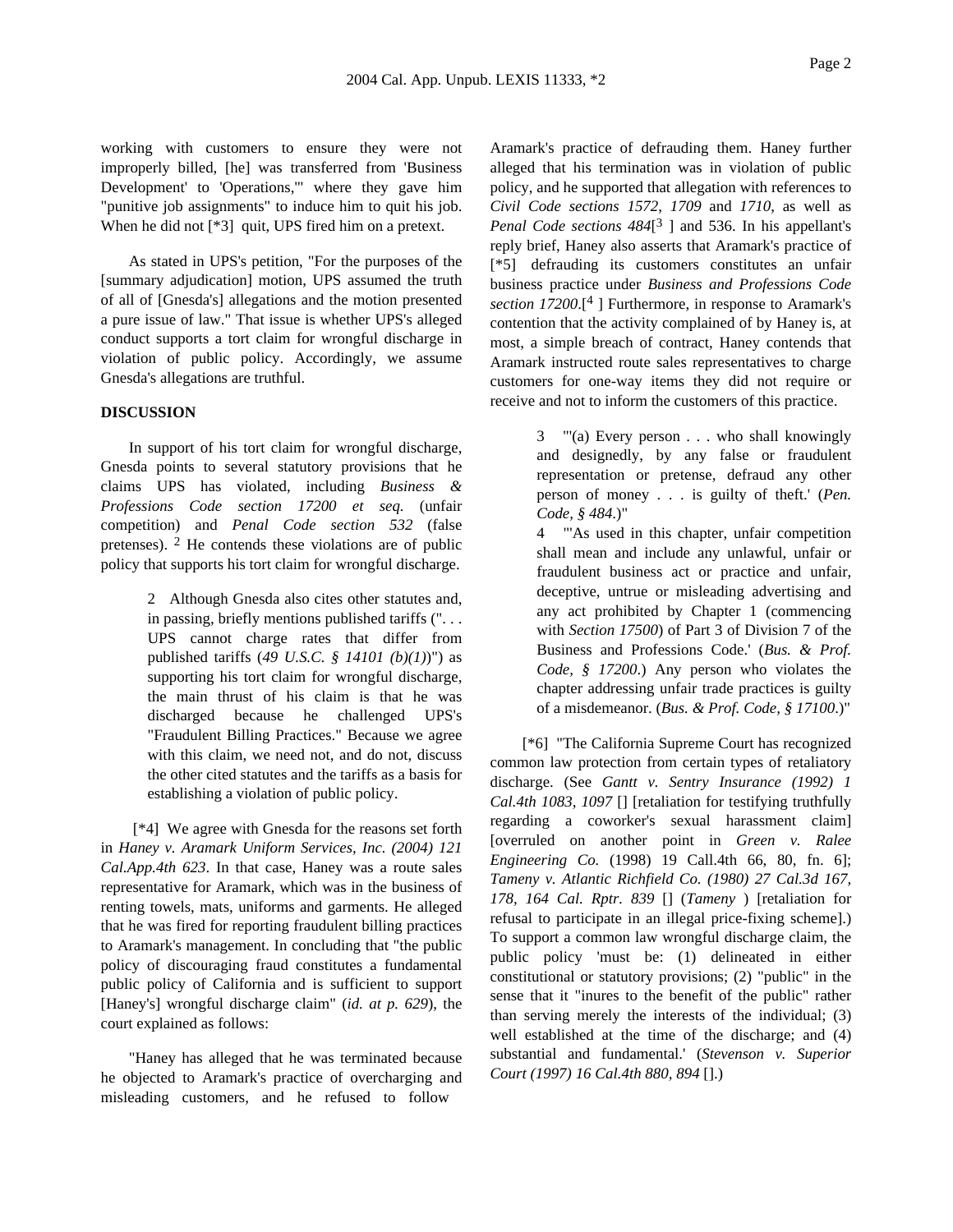"Where the policy is reflected in a provision of the Penal Code, the first, second<sup>[5</sup> ] and fourth elements are easily met because the Supreme Court has stated that 'an employer's [\*7] obligation to refrain from discharging an employee who refuses to commit a criminal act . . . reflects a duty imposed by law upon all employers in order to implement the fundamental public policies embodied in the state's penal statutes. As such, a wrongful discharge suit exhibits the classic elements of a tort cause of action.' (*Tameny, supra, 27 Cal.3d at p. 176*.) In light of *Tameny* and the fact that theft through fraudulent representation or pretense has long been defined as a crime by statute in California, we conclude that when an employer discharges an employee who refuses to defraud a customer, the employer has violated a fundamental public policy and may be liable in tort for wrongful discharge.

> 5 "Although not essential to the outcome of this appeal, we note the public interest in the integrity of the securities markets and the concern that might arise where fraudulent billings are used by a company to boost its income and that increased level of income is then publicly reported by the company to the investing public. In this case, ARAMARK Corporation, which is traded on the New York Stock Exchange under the symbol RMK, reported income from its fiscal years for 1998 and 1999 as part of the financial statements it filed with the Securities and Exchange Commission. (See ARAMARK, Investor Relations-SEC Filings <http://www.corporate-ir.net/ireye/ir\_site.zhtml?ticker= RMK&script=1901> [as of June 23, 2004].)"

[\*8] "Although we have not found a California case involving fraudulent billing practices that did not involve a public entity,  $[6]$  other jurisdictions have held that an employee should not be forced to choose between his or her livelihood and committing fraud or other crimes. (*Brown v. Hammond (E.D.Pa.1993) 810 F. Supp. 644*.) In the *Brown* case, a paralegal-secretary stated a viable cause of action by alleging that she was terminated for refusing to directly participate in a fraudulent billing practice of her law firm employer. The practice to which she objected involved billing clients for time she spent on client matters, as attorney time, without any notice to the client that the work was being done by a nonlawyer. (*Brown v. Hammond, supra, at p. 646*; see *Jones v. Stevinson's Golden Ford (Colo.App. 2001) 36 P.3d 129*

[employee refused to 'upsell' fuel injector flushes on vehicles that did not need this maintenance; 'upselling' of that type violated Colorado's Motor Vehicle Repair Act and Consumer Protection Act].)

> 6 "*Southern Cal. Rapid Transit Dist. v. Superior Court (1994) 30 Cal.App.4th 713* [] (discharge of employees by transportation district in retaliation for reporting fraud in connection with certification of minority contractor violated public policy)."

[\*9] "Accordingly, Haney's allegations that he was terminated for complaining about and refusing to engage in fraudulent billing practices are sufficient to state a claim for retaliatory discharge in violation of a public policy.<sup>[7</sup>] Furthermore, triable issues of material fact exist as to Aramark's motive in discharging Haney. Therefore, Aramark is not entitled to summary adjudication of Haney's second cause of action." (*Haney v. Aramark Uniform Services, Inc., supra, 121 Cal.App.4th at pp. 641*?643.)

> 7 "This opinion does not hold, and should not be read to imply, that an employee who is discharged for complaining about breaches of contract committed by the employer is able to state a wrongful discharge claim based on a violation of a substantial and fundamental public policy."

Similarly, "[Gnesda's] allegations that he was terminated for complaining about and refusing to engage in fraudulent billing practices are sufficient to state a claim for retaliatory discharge in violation of public [\*10] policy." (*Haney v. Aramark Uniform Services, Inc., supra, 121 Cal.App.4th at p. 643*.) Finally, the billing practices such as those alleged here go beyond any breach of contract because they are fraudulent. And we reject the notion stated by UPS in its petition that it would not have "known that its [fraudulent business practices], as alleged by Gnesda, [were] prohibited by a public policy that is so fundamental that it could not terminate any of its employees for complaining about such conduct." Surely the morals of the marketplace have not sunk that low.

### **DISPOSITION**

The petition is denied. The order to show cause is discharged. Michael Gnesda is to recover his costs of this proceeding.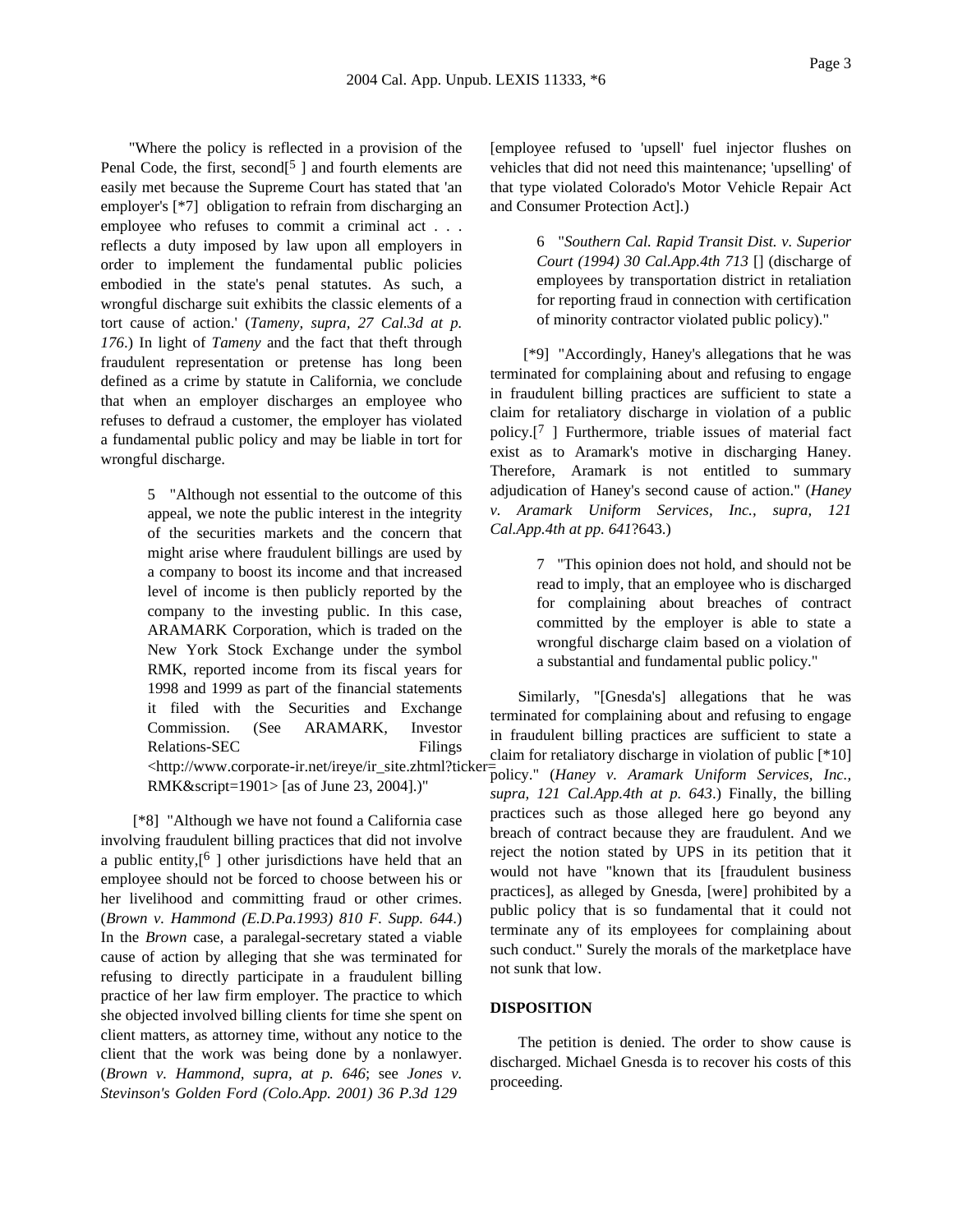MALLANO, J.

I concur:

SPENCER, P. J.

VOGEL, J.

**DISSENT BY:** VOGEL

### **DISSENT**

VOGEL, J.

I dissent.

First, the majority's opinion ignores the gist of the claim asserted by Michael Gnesda, ignores the evidence, ignores Gnesda's admissions, and bestows upon Gnesda the benefits of a claim he never asserted.

Second, the majority hides its manipulations behind the screen of an unpublished opinion. This case differs substantially from the case relied on by the majority and, [\*11] whatever the result, ought to be published.

As will be obvious to even the most casual reader, that which follows was drafted as a proposed opinion for the panel hearing this case, and I have amended it only to change "we" to "I," and to otherwise show this is now a dissent rather than the opinion of this court. If nothing else, I hope the following paragraphs will show the basis for my disagreement with the majority's reasoning and conclusions.

### **INTRODUCTION**

Michael Gnesda worked for United Parcel Services, Inc. from 1986 to 2002, first as a "pre-loader" and later in a supervisory capacity. According to Gnesda, he was fired based on a "trumped up" charge that he had "'authorized the falsification of a company record'" concerning a subordinate employee's hours.  $\frac{1}{1}$  In fact, claims Gnesda, he was terminated because he brought to the attention of UPS management facts demonstrating that UPS was "illegally charging customers 'oversize' and 'irregular' shipping fees" despite the fact that their packages qualified for the regular-size fees set out in UPS's tariffs. Gnesda sued UPS for damages on theories of wrongful discharge in violation of public policy, breach of contract, [\*12] defamation, and unfair competition.

1 Gnesda also alleges that as part of its "subterfuge, UPS coerced the subordinate employee into providing false information that would support UPS's pretextual firing."

UPS answered, then moved for summary adjudication of Gnesda's wrongful discharge cause of action on the ground that UPS's alleged violation of its fee tariffs, if true, would not constitute the kind of public policy violation required to support this tort -- because the alleged conduct does not violate a public policy delineated in a specific statute or constitutional provision, and because the conduct does not implicate a fundamental policy that inures to the benefit of the public. Gnesda opposed the motion on the ground that UPS's failure to adhere to its tariffs, if proved, would constitute unfair competition within the meaning of *Business and Professions Code sections 17200*, *17202*, *17203*, and *17205* [\*13] . 2 The trial court denied UPS's motion.

> 2 Subsequent undesignated section references are to the Business and Professions Code. *Section 17200* defines "unfair competition" as any unlawful, unfair or fraudulent business act or practice. *Sections 17202* and *17203* address the types of relief available when a violation of *section 17200* is proved. *Section 17500* prohibits false advertising. When it denied UPS's motion, the trial court also cited *15 U.S.C. § 45(a)*, the federal counterpart of *section 17200*. Our subsequent references to the unfair competition statutes are to these laws.

UPS then filed the petition for a writ of mandate, asking us to decide the issue as a matter of law. We issued an order to show cause, set a briefing schedule, and set the matter for hearing. Unlike the majority, I would now conclude that Gnesda's inability to point to a specific statute violated by UPS's alleged conduct defeats his claim for wrongful discharge, and that UPS's motion for summary adjudication should [\*14] have been granted.

### **DISCUSSION**

## **A.**

Gnesda's allegations, *assumed* true for purposes of discussion, relate the following scenario.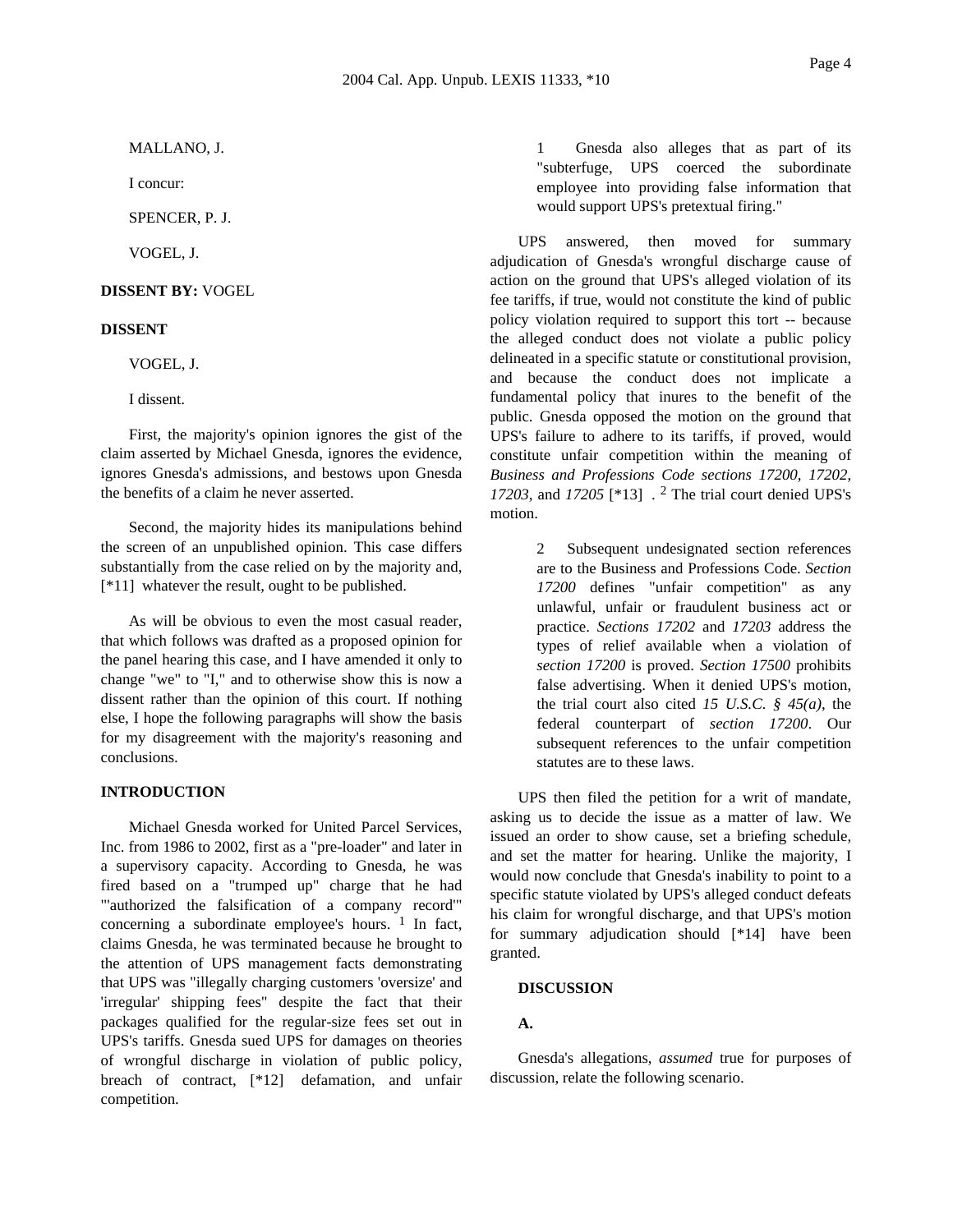UPS "purports to bill customers based on guidelines set forth in a 'tariff' submitted to the United States Department of Transportation . . . and published to the general public. The tariff set forth detailed instructions for the proper method to package 'irregular' and 'oversized' items. UPS represented that following these procedures would allow customers to avoid additional charges. Conversely, the failure to follow the procedures resulted in the package being designated an 'irregular' or 'oversize' package, in which case UPS would charge an additional cost of up to \$ 50 per package. In reality, regardless of whether customers followed the tariff procedures, UPS regularly charged clients the additional irregular or oversize cost. These overcharges resulted, and continue to result, in tens of millions of dollars per year to UPS . . . ."

While working in UPS's Business Development group during 1999 and 2000, Gnesda learned of UPS's "problems" and reported these "illegal billing practices to UPS senior management officials . . . . UPS [\*15] retaliated against [Gnesda] for daring to speak up for UPS customers about the illegal billing practices" by first transferring him to a different department, then embarking "on a pattern of punitive job assignments and sanctions, intended to induce [him] to quit his job" and, ultimately, terminating his employment without good cause. 3

> 3 Gnesda does *not* allege that *he* was ever asked or required to "commit[] fraud or other crimes," or that he was fired because he refused "to directly participate in a fraudulent billing practice" as claimed by the plaintiff in *Haney v. Aramark Uniform Services, Inc. (2004) 121 Cal.App.4th 623, 643*. Gnesda's claim of wrongful termination in violation of public policy, in form and substance, relies on the unfair competition statute, not on the fraud statute, and I emphasize that my opinion in this case addresses the nature of the underlying wrong alleged by a discharged employee, not by the third person directly affected. In short, I express no view about the merits of any unfair competition or fraud claim that might be alleged against UPS by a customer or competitor. The majority simply ignores this distinction between *Haney* and the case presented by Gnesda.

fundamental public policy." (*Stevenson v. Superior Court (1997) 16 Cal.4th 880, 889-890*.) In refining the elements of the tort of wrongful discharge, the Supreme Court has "established a set of requirements that a policy must satisfy to support a tortious discharge claim. First, the policy must be supported by either constitutional or statutory provisions. Second, the policy must be 'public' in the sense that it 'inures to the benefit of the public' rather than serving merely the interests of the individual. Third, the policy must have been articulated at the time of the discharge. Fourth, the policy must be 'fundamental' and 'substantial.'" (*Ibid.;* see also *Esberg v. Union Oil Co. (2002) 28 Cal.4th 262, 271-272*.) [\*17] **C.** Before 1995, public tariffs ensured that common

carriers such as UPS offered services for reasonable and non-discriminatory rates, but the 1995 deregulation of the shipping industry changed the system by eliminating the tariff filing requirement, leaving the tariffs as part of the common carriers' "standard contractual terms" with their customers, "which some call 'tariffs' out of habit, but which have no effect apart from their status as [a part of such] contracts." (*Tempel Steel Corp. v. Landstar Inway, Inc. (7th Cir. 2000) 211 F.3d 1029, 1030*; see also *Great American Ins. Agency v. United Parcel (2004) 3 Misc. 3d 301, 772 N.Y.S.2d 486, 487-488*.) Although UPS continued voluntarily to publish its tariffs at its website and to make them available to its customers on request, it was not required to do so by any statute or regulation.

In the absence of a contract providing otherwise, an employment relationship may generally be terminated by either party "at will." The exception to this rule is that an employer may not discharge an at will employee for a reason that violates fundamental public policy, and this "exception is enforced through tort law by permitting the discharged employee to assert against the employer a cause of action for wrongful discharge in violation of

Quite plainly, UPS's "tariffs" do not qualify as either a constitutional or a statutory provision.

#### **D.**

To avoid the conclusion that follows from his inability to point to a specific statute governing UPS's alleged conduct, Gnesda points to the general unfair competition statutes, contending [\*18] that UPS violated those statutes and that he has thereby met the requirements of the wrongful discharge tort. The cases do

[\*16] **B.**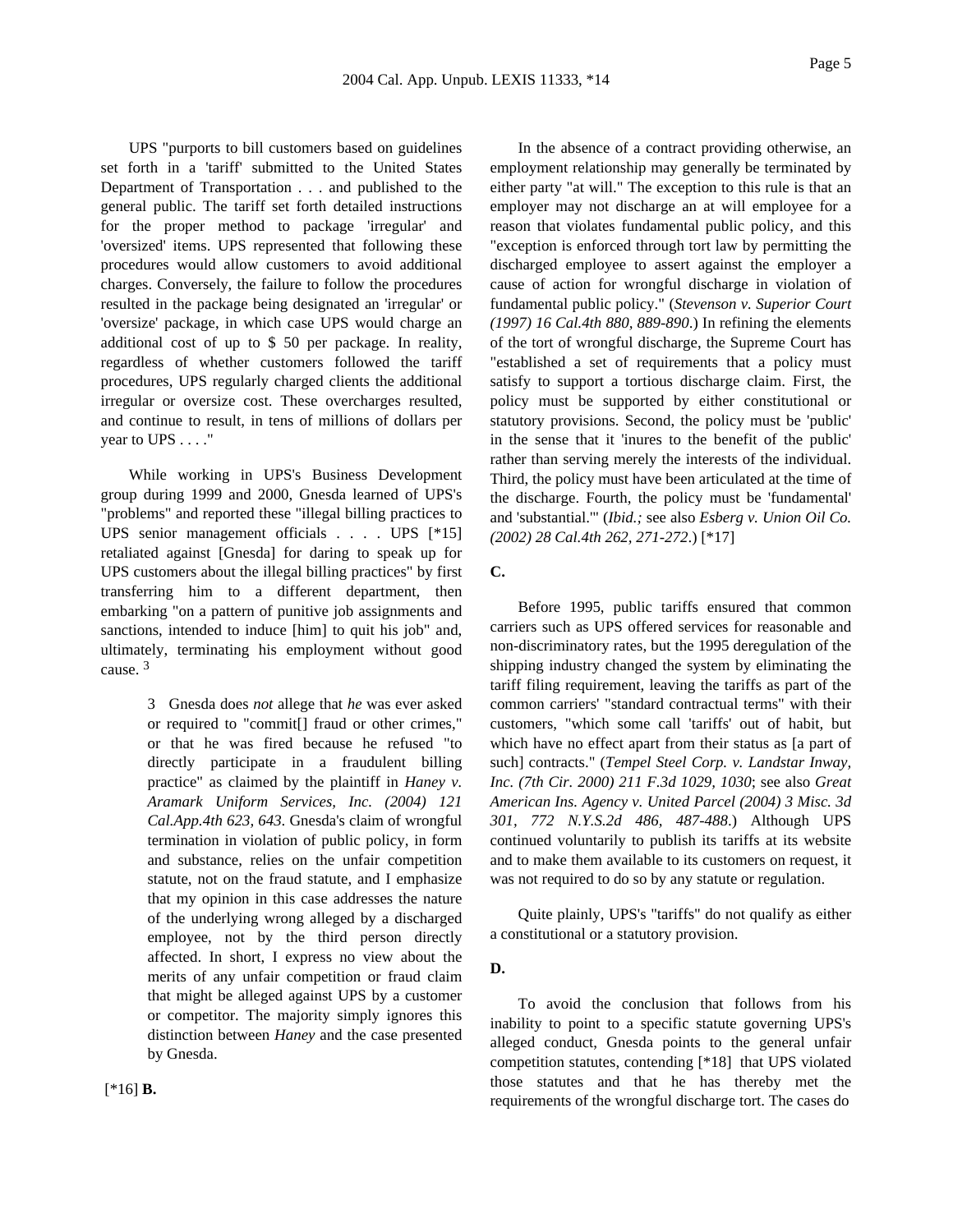not support Gnesda's conclusion.

**1.**

In *Esberg v. Union Oil Co., supra, 28 Cal.4th 262*, an employee sued his employer, alleging the employer had refused to reimburse him for educational expenses because (at 56) he was "'too old to invest in,'" and asserting claims for breach of contract, age discrimination in violation of the FEHA, and denial of benefits in violation of a "fundamental public policy." (*Id. at p. 266*.) A jury awarded the plaintiff \$ 35,000 in noneconomic damages and \$ 51,000 in economic damages, but the trial court vacated the award of noneconomic damages on the ground that the employer's denial of education benefits did not constitute either a violation of the FEHA or of the fundamental policy against age discrimination. The Court of Appeal affirmed, as did the Supreme Court, rejecting the plaintiff's claim that the denial of educational assistance to an employee over the age of 40 violates a fundamental public policy and thus constitutes a tort for which damages are recoverable under *Tameny v. Atlantic Richfield Co. (1980) 27 Cal.3d 167, 164 Cal. Rptr. 839*, [\*19] and *Rojo v. Kliger (1990) 52 Cal.3d 65, 276 Cal. Rptr. 130*. In this context, the Supreme Court summarized the rule this way:

"In *Tameny,* the plaintiff alleged that his employer had fired him for refusing to participate in an illegal price-fixing scheme. We held that 'an employer's obligation to refrain from discharging an employee who refuses to commit a criminal act . . . *reflects a duty imposed by law upon all employers in order to implement the fundamental public policies embodied in the state's penal statutes.*' (*Tameny, supra, 27 Cal.3d at p. 176*, italics added.) We concluded that such a violation of public policy would support a common law cause of action in tort. (*Ibid.*)

"In *Rojo*, we held that the two plaintiffs had suffered tortious constructive discharge because their employer's sexual harassment forced them to leave their employment. (*Rojo, supra, 52 Cal.3d at pp. 70-71*.) Our holding in *Rojo* was grounded in the determination that our state Constitution (*Cal. Const., art. I, § 8*) declared a fundamental public policy against sex discrimination in employment (*Rojo, supra, at pp. 89-90*), [\*20] and that this fundamental public policy '"inured to the benefit of the public at large"' and was firmly established at the time of the plaintiffs' discharge (*id. at pp. 90-91*).

"Some two years after *Rojo,*. . . this court refined the scope of the common law tortious discharge claim in *Gantt v. Sentry Insurance (1992) 1 Cal.4th 1083* . . . . There, the plaintiff was constructively discharged for resisting an employer's pressure to lie during the investigation of a coworker's sexual harassment claim. This court held that there was direct statutory support for the jury's express finding that the employer violated a fundamental public policy when it constructively discharged the . . . employee, in view of section 12975 [of the Government Code], which specifically prohibited any obstruction of an investigation by the DFEH. Distinguishing between matters genuinely involving public policy and those that concern merely ordinary disputes between employer and employee, we observed that '[a] public policy exception carefully tethered to fundamental policies that are delineated in constitutional or statutory provisions strikes the [\*21] proper balance among the interests of employers, employees and the public.' (*Gantt, supra, at p. 1095*.)

"As we later explained in *Stevenson v. Superior Court (1997) 16 Cal.4th 880, 889* . . ., 'in the context of a tort claim for wrongful discharge, tethering public policy to *specific constitutional or statutory provisions* serves not only to *avoid judicial interference with the legislative domain,* but also to ensure that employers have adequate notice of the conduct that will subject them to tort liability to the employees they discharge.'...

"In *Stevenson,* an employee who had been discharged at the age of 60 after 30 years of employment alleged that her former employer wrongfully terminated her employment in violation of the public policy against age discrimination. (*Stevenson, supra, 16 Cal.4th at pp. 885-886*.) We recognized that the FEHA establishes a *general* public policy against age discrimination in employment, but we acknowledged the limitations of allowing common law tort claims based on public policy articulated in a statute. We said: 'When a plaintiff relies upon a statutory prohibition to support [\*22] a common law cause of action for wrongful termination in violation of public policy, *the common law claim is subject to statutory limitations affecting the nature and scope of the statutory prohibition,* but the common law claim is not subject to statutory procedural limitations affecting only the availability and scope of nonexclusive statutory remedies.' (*Stevenson, supra, at p. 904*, italics added.) . . ." (*Esberg v. Union Oil Co, supra, 28 Cal.4th at pp. 271-272*, some emphasis added [because no statute or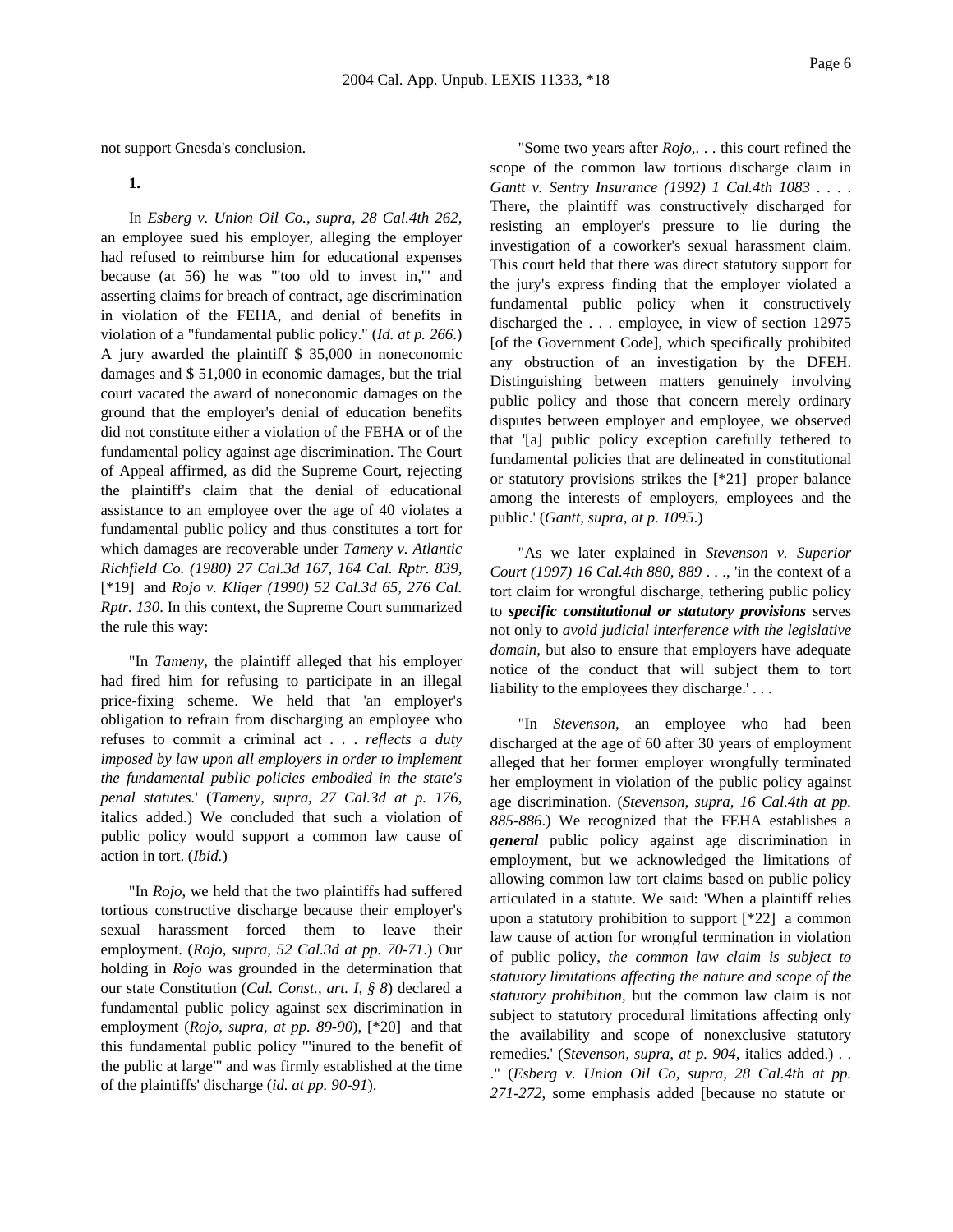constitutional provisions support a claim for the wrongful denial of educational benefits to workers over the age of 40, the plaintiff had no common law tort claim].)

The essence of *Esberg,* I think, is a distinction between a specific law and a general public policy. Thus, the general public policy against age discrimination is insufficient to support a wrongful discharge claim when the specific conduct (such as a refusal to pay for educational benefits) is not expressly prohibited by a constitutional provision or by a statute. Similarly, the general public policy against unfair competition is insufficient to support a wrongful discharge [\*23] claim when the specific conduct (failing to follow contractual obligations) is not expressly prohibited by a constitutional provision or by statute, and it is not enough that the general notion of unfair competition is condemned by *sections 17200* and *17500*. 4 (*Green v. Ralee Engineering Co. (1998) 19 Cal.4th 66, 75* [not all statutes will support a wrongful discharge claim; many simply regulate conduct between private individuals, or impose requirements whose fulfillment does not implicate fundamental public policy concerns]; *Sequoia Ins. Co. v. Superior Court (1993) 13 Cal.App.4th 1472, 1480* [where an employee claimed his insurance company employer fired him because he refused to artificially inflate reserves on pending cases, the employee could not pursue a claim of wrongful discharge because he was unable to "point to a specific statement" in a statute restricting the amount of reserves an insurer may set aside for a pending claim].)

> 4 The fact that a breach of contract subjects the breaching party to liability for damages does not make a breach unlawful -- because a contracting party almost always has an option to perform as required by the contract, or breach and pay damages. (1 Witkin, Summary of Cal. Law (9th ed. 1987) Contracts, §§ 705, 791-792, 797, pp. 640, 715-716, 719-721.)

[\*24] As UPS aptly notes, it "could not have read [the unfair competition statutes] and known that its conduct, as alleged by Gnesda, was prohibited by a public policy that is so fundamental that it could not terminate any of its employees for complaining about such conduct. [P] More to the point, the broad statute does not prohibit the specific conduct complained of here -- UPS charging its customers amounts that vary from those set forth in its tariffs." From my perspective, I note

that a rule allowing the use of the unfair competition statutes to support a wrongful discharge claim would mean that virtually every business decision by every employer could support a wrongful discharge claim.

# **2.**

The cases relied on by Gnesda and the majority do not support a different conclusion. 5

> 5 The statutes cited by Gnesda in opposition to UPS's petition are equally inapposite. *Civil Code section 2175* does no more than prevent a common carrier from using its contracts to exonerate itself from liability for the gross negligence, fraud, or willful wrong of itself or its servants. *Civil Code section 1668* does no more than state the established rule that a contract which has for its "object, directly or indirectly, to exempt anyone from responsibility for his own fraud, or willful injury to the person or property of another, or violation of law, whether willful or negligent, are against the policy of the law." Whatever relevance these statutes would have to contracts made for the prohibited purposes, they are plainly inapposite where, as here, the claim is that UPS's conduct constituted a breach of its lawful contracts with its customers. The Motor Carrier Act (*49 U.S.C. § 13101 et seq.*) does not, as Gnesda claims, prohibit overcharging by UPS; in fact, the only specific prohibitions in the Motor Carrier Act are the two that prohibit overcharging by water carriers engaging in noncontiguous domestic trade, and by carriers for the movement of household goods. (*49 U.S.C. §§ 13702(a)*, *13102(15)*, *13102(10)*.) As for Gnesda's reference to *18 U.S.C. § 1514A* and his screed about recent corporate scandals, he ignores the fact that the Sarbanes-Oxley Act of 2002 did not become the law until three months after he was fired by UPS.

[\*25] *Haney v. Aramark Uniform Services, Inc., supra, 121 Cal.App.4th 623* (the hook on which the majority hangs its hat), holds that allegations by a former employee "that he was terminated for complaining about and refusing to engage in fraudulent billing practices are sufficient to state a claim for retaliatory discharge in violation of a public policy." (*Id. at p. 643*.) *But as Haney itself makes clear, the "opinion does not hold, and should not be read to imply, that an employee who is discharged for complaining about breaches of*